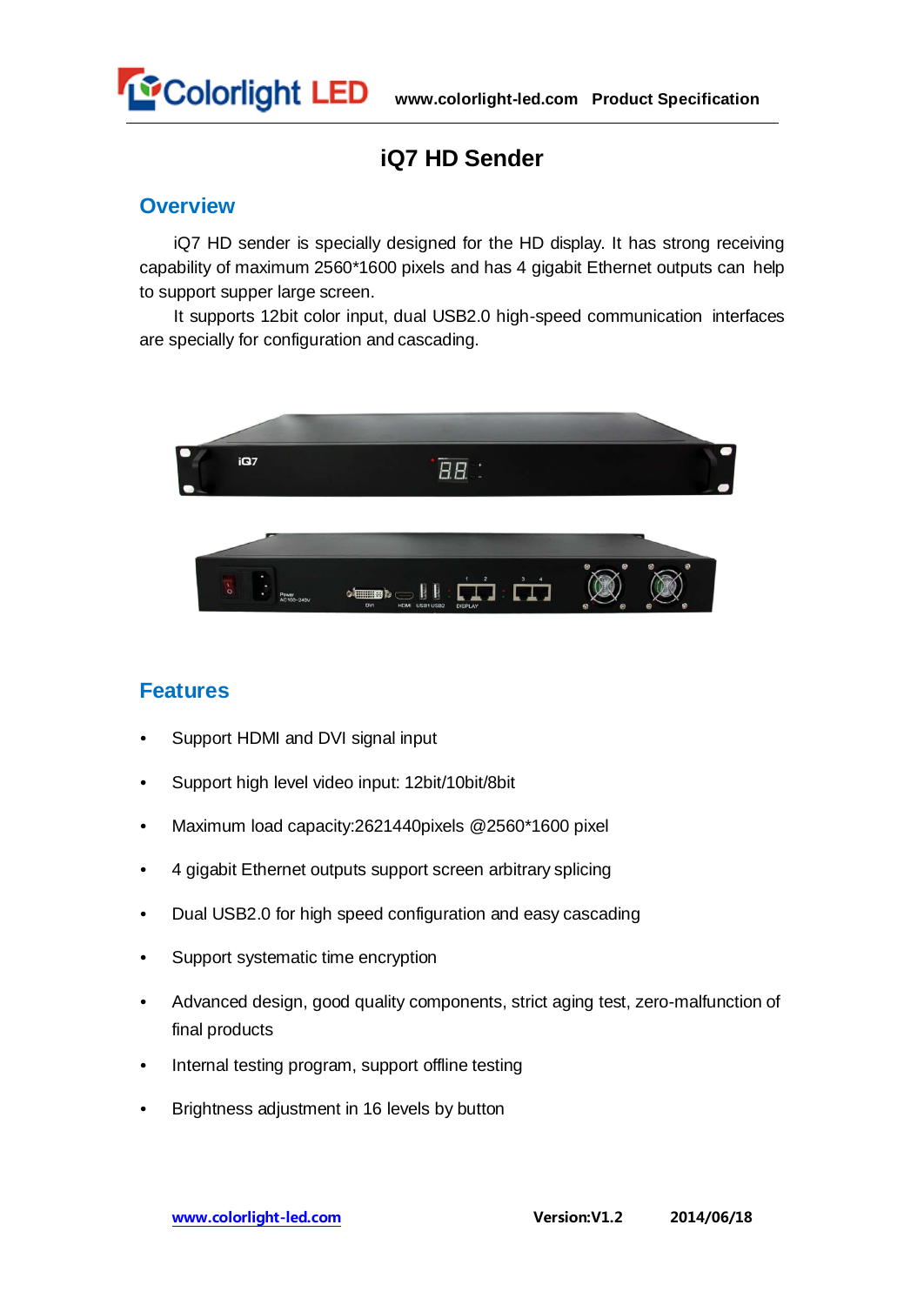

- Standard 1U box, input voltage with AC100-240V
- Support preset startup picture of display
- Support various freeform display
- Compatible with all receiver series, like 5A, i5A

#### **Applications**

- Performance stage display
- **Super large display**

#### **Specifications**

| <b>Video source interfaces</b> |                                                                    |  |  |
|--------------------------------|--------------------------------------------------------------------|--|--|
| Interface type                 | DVI*1; HDMI*1                                                      |  |  |
| Input resolution               | 2560*1600 pixels in maximum                                        |  |  |
| Auto-adjust resolution         | support                                                            |  |  |
| Video source frame rate        | 60Hz, support auto-adjustment                                      |  |  |
| Receive area                   | Can be set freely                                                  |  |  |
| Input color                    | 12/10/8bit                                                         |  |  |
| <b>Output</b>                  |                                                                    |  |  |
| Net port number                | 4 gigabit net ports                                                |  |  |
| Control area by port           | 2621440 pixels @60Hz, each port: 1280*512 (or the same area)       |  |  |
| <b>Transmission distance</b>   | $CAT5 \le 140M$ ; $CAT6 \le 170M$ ; NO limitation on optical fiber |  |  |
| Cascading                      | Support arbitrary cascading between net ports                      |  |  |
| <b>Transmission mode</b>       | Frame mode, CRC check in addition                                  |  |  |
| <b>Connected equipment</b>     |                                                                    |  |  |
| Receiver card                  | 5A series, i5A series, customization cards, etc                    |  |  |
| Peripherals                    | Multifunction card, optical fiber transceiver, gigabit switcher    |  |  |
| <b>Specification</b>           |                                                                    |  |  |
| Size                           | 1U standard box                                                    |  |  |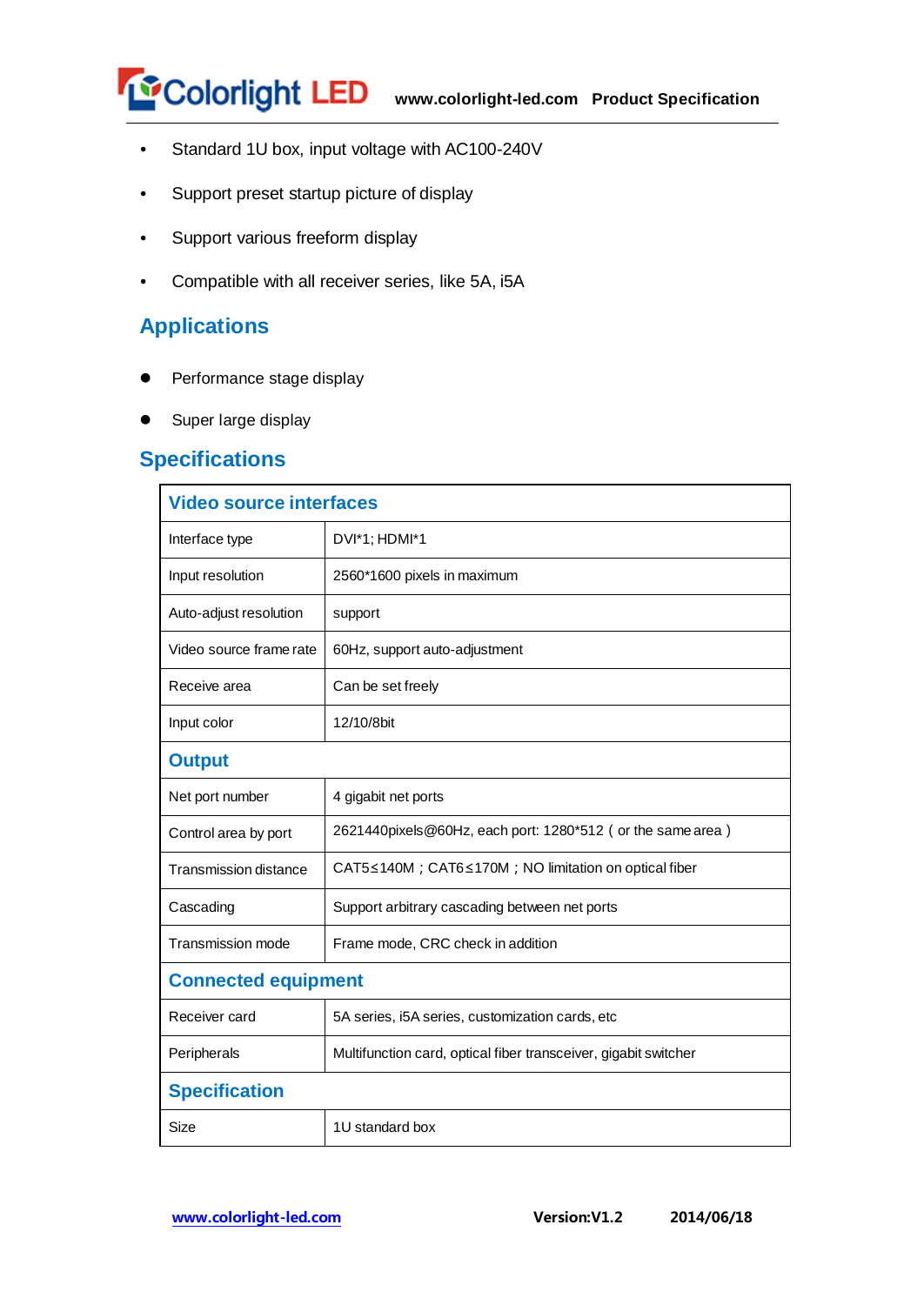# **WColorlight LED** www.colorlight-led.com Product Specification

| Input voltage                                   | AC 100~240V                                                                                                       |  |  |  |
|-------------------------------------------------|-------------------------------------------------------------------------------------------------------------------|--|--|--|
| Rated power<br>consumption                      | 10 <sub>W</sub>                                                                                                   |  |  |  |
| weight                                          | 2kg                                                                                                               |  |  |  |
| <b>Interface</b>                                |                                                                                                                   |  |  |  |
| Configuration interface                         | USB 2.0*2                                                                                                         |  |  |  |
| DVI information                                 | Present info about frame rate, blanking value, clock, judge status<br>between video card and video processor      |  |  |  |
| <b>Brightness control</b><br>bottom             | Adjustment in 16 levels, auto save in sending card                                                                |  |  |  |
| Real-time configuration                         | Gamma, control area, parameters setting                                                                           |  |  |  |
| Adjustment in<br>brightness and<br>chromaticity | support                                                                                                           |  |  |  |
| Smart detection system                          | Support, temperature, humidity, etc                                                                               |  |  |  |
| Real-time clock                                 | Internal real-time clock, backup battery, total running time can be<br>calculated, preset working status in order |  |  |  |
| <b>More functions</b>                           |                                                                                                                   |  |  |  |
| Cascading                                       | Support                                                                                                           |  |  |  |
| Multiple screen control                         | Multiple screens with different sizes can be controlled at one time                                               |  |  |  |
| Background playing                              | Support                                                                                                           |  |  |  |
| <b>BER</b> detection                            | Net cable quality and malfunction detection                                                                       |  |  |  |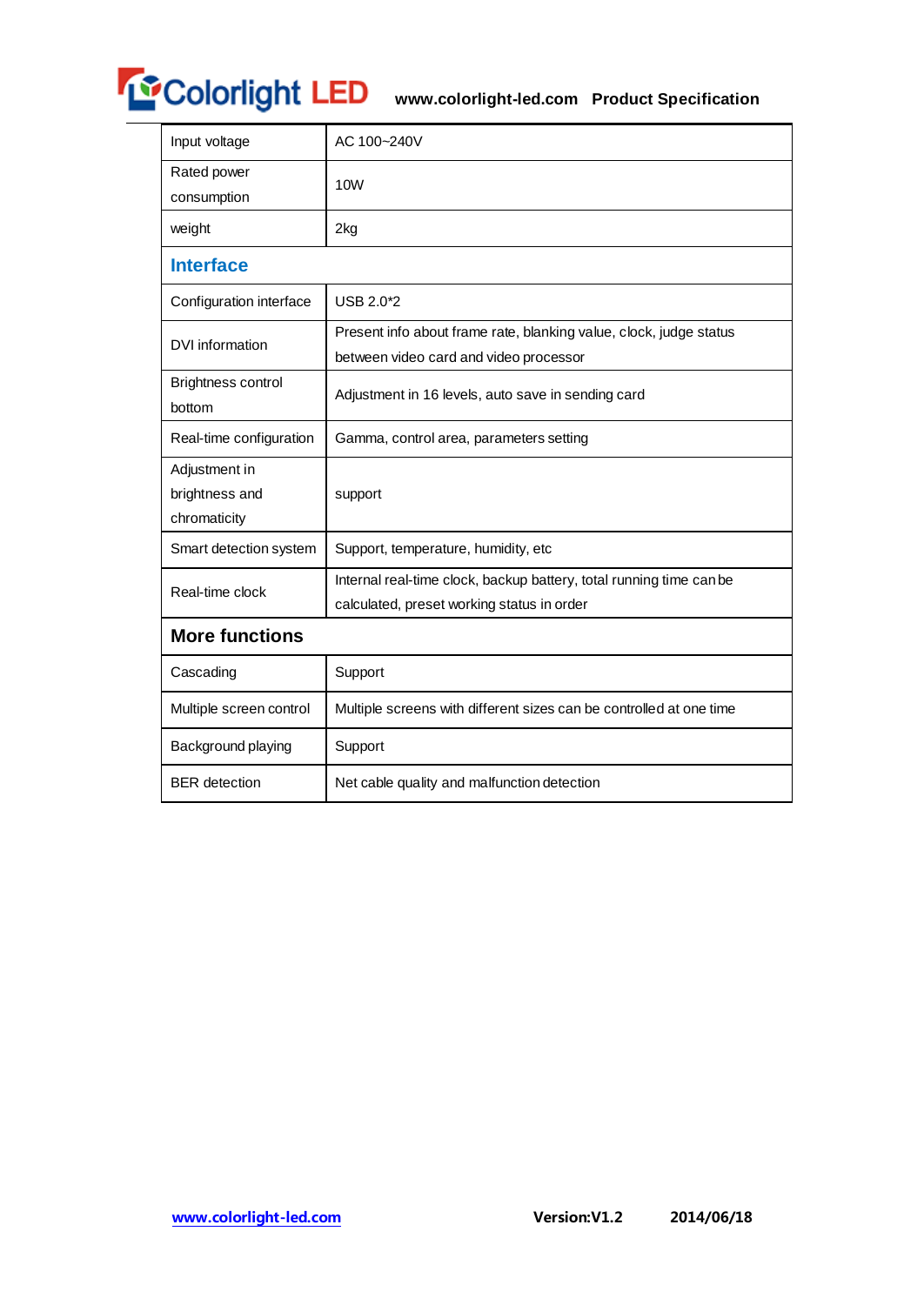

**Hardware**



## **1、Interface function**

| NO.            | <b>Interface</b>  | <b>Functions</b>                                               | <b>Noted</b>                                                                       |
|----------------|-------------------|----------------------------------------------------------------|------------------------------------------------------------------------------------|
| 1              | Power switch      | Power on /off                                                  |                                                                                    |
| 2              | Power supply      | AC power supply interface<br>(AC100-240V)                      |                                                                                    |
| 3              | DVI input         | DVI signal input                                               |                                                                                    |
| 4              | <b>HDMI</b> input | HDMI signal input                                              |                                                                                    |
| 5              | USB 2.0           | For iQ7E and PC communication or<br>iQ7E cascade               |                                                                                    |
| 6              | Output port       | RJ45,4 outputs, connect to receiver<br>cards                   |                                                                                    |
| $\overline{7}$ | Digital tube      | To show the Brightness and testing<br>condition.               |                                                                                    |
| 8              | Setting button    | Brightness adjustment (16 levels);<br>Full screen testing mode | Hold down two keys at once<br>to change the mode between<br>brightness and testing |